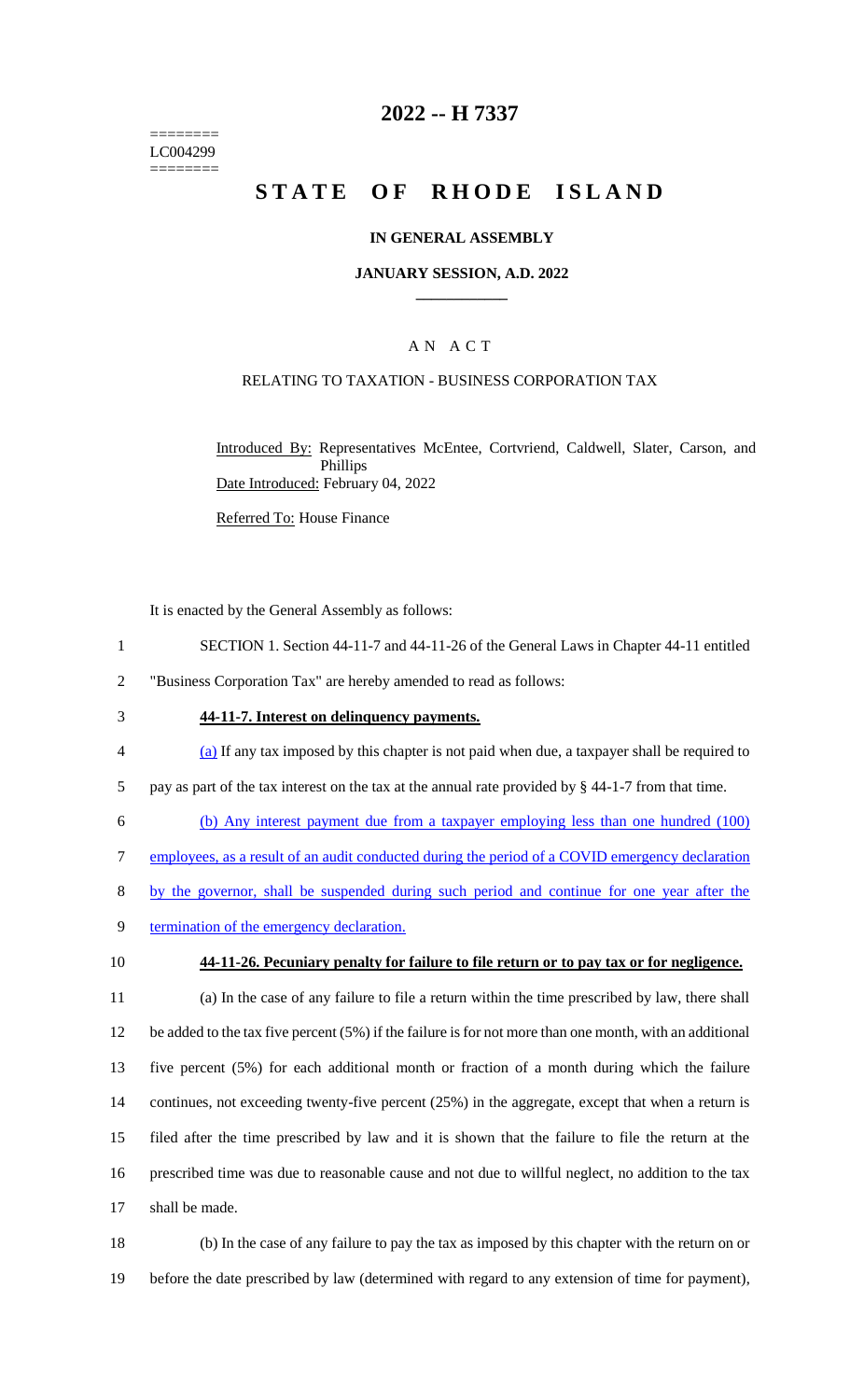there shall be added to the amount shown as tax on the return five-tenths percent (0.5%) of the amount of the tax if the failure is for not more than one month, with an additional five-tenths percent (0.5%) for each additional month or fraction of a month during which the failure continues, not exceeding twenty-five percent (25%) in the aggregate, except that when the failure is due to reasonable cause and not to willful neglect, no addition to the tax shall be made.

 (c) In the case of any failure to pay any amount in respect of any tax required to be shown on a return, which is not shown, including an assessment made as a result of mathematical error, within thirty (30) days of the date of the notice and demand, there shall be added to the amount of tax stated in the notice and demand five-tenths percent (0.5%) of the amount of the tax if the failure is for not more than one month, with an additional five-tenths percent (0.5%) for each additional month or fraction of a month during which the failure continues, not exceeding twenty-five percent (25%) in the aggregate, except that when the failure is due to reasonable cause and not to willful neglect, no addition to the tax shall be made.

 (d) If any part of a deficiency is due to negligence or intentional disregard of the Rhode Island business corporation tax law or rules or regulations hereunder, but without intent to defraud, five percent (5%) of that part of the deficiency shall be added to the tax. This amount shall be in lieu of any other additional amount imposed by subsection (b) of this section.

(e) Any penalty due from a taxpayer employing less than one hundred (100) employees, as

a result of an audit conducted during the period of a COVID emergency declaration by the

- governor, shall be suspended during such period and continue for one year after the termination of
- 21 the emergency declaration.
- SECTION 2. This act shall take effect upon passage.

======== LC004299 ========